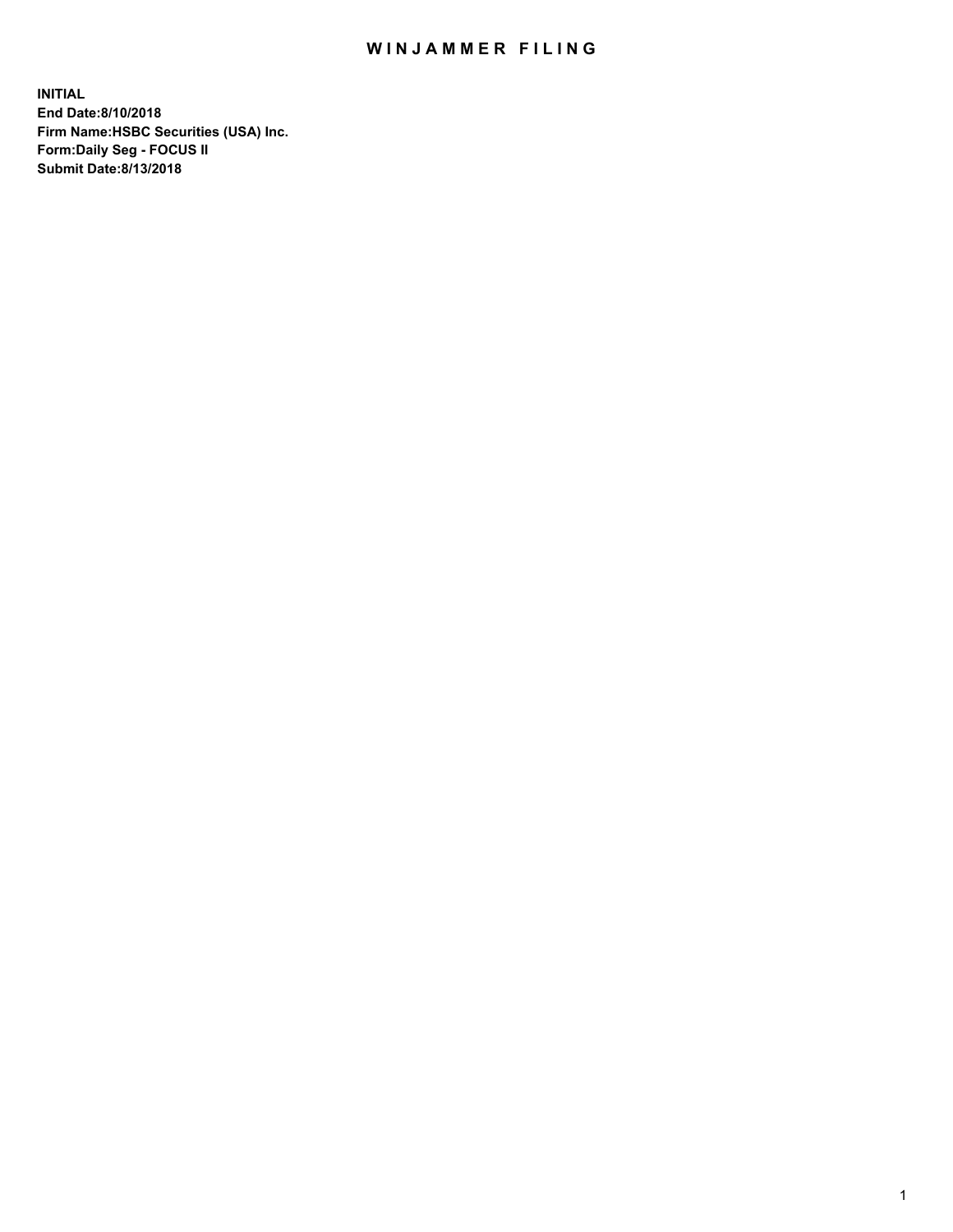**INITIAL End Date:8/10/2018 Firm Name:HSBC Securities (USA) Inc. Form:Daily Seg - FOCUS II Submit Date:8/13/2018 Daily Segregation - Cover Page**

| Name of Company                                                                                                                                                                                                                                                                                                                | <b>HSBC Securities (USA) Inc.</b>                          |
|--------------------------------------------------------------------------------------------------------------------------------------------------------------------------------------------------------------------------------------------------------------------------------------------------------------------------------|------------------------------------------------------------|
| <b>Contact Name</b>                                                                                                                                                                                                                                                                                                            | <b>Michael Vacca</b>                                       |
| <b>Contact Phone Number</b>                                                                                                                                                                                                                                                                                                    | 212-525-7951                                               |
| <b>Contact Email Address</b>                                                                                                                                                                                                                                                                                                   | michael.vacca@us.hsbc.com                                  |
| FCM's Customer Segregated Funds Residual Interest Target (choose one):<br>a. Minimum dollar amount: ; or<br>b. Minimum percentage of customer segregated funds required:% ; or<br>c. Dollar amount range between: and; or<br>d. Percentage range of customer segregated funds required between:% and%.                         | 147,000,000<br>₫<br>0 <sub>0</sub><br>0 <sub>0</sub>       |
| FCM's Customer Secured Amount Funds Residual Interest Target (choose one):<br>a. Minimum dollar amount: ; or<br>b. Minimum percentage of customer secured funds required:% ; or<br>c. Dollar amount range between: and; or<br>d. Percentage range of customer secured funds required between: % and %.                         | 25,000,000<br><u>0</u><br>0 <sub>0</sub><br>0 <sub>0</sub> |
| FCM's Cleared Swaps Customer Collateral Residual Interest Target (choose one):<br>a. Minimum dollar amount: ; or<br>b. Minimum percentage of cleared swaps customer collateral required:% ; or<br>c. Dollar amount range between: and; or<br>d. Percentage range of cleared swaps customer collateral required between:% and%. | 95,000,000<br><u>0</u><br><u>00</u><br>00                  |

Attach supporting documents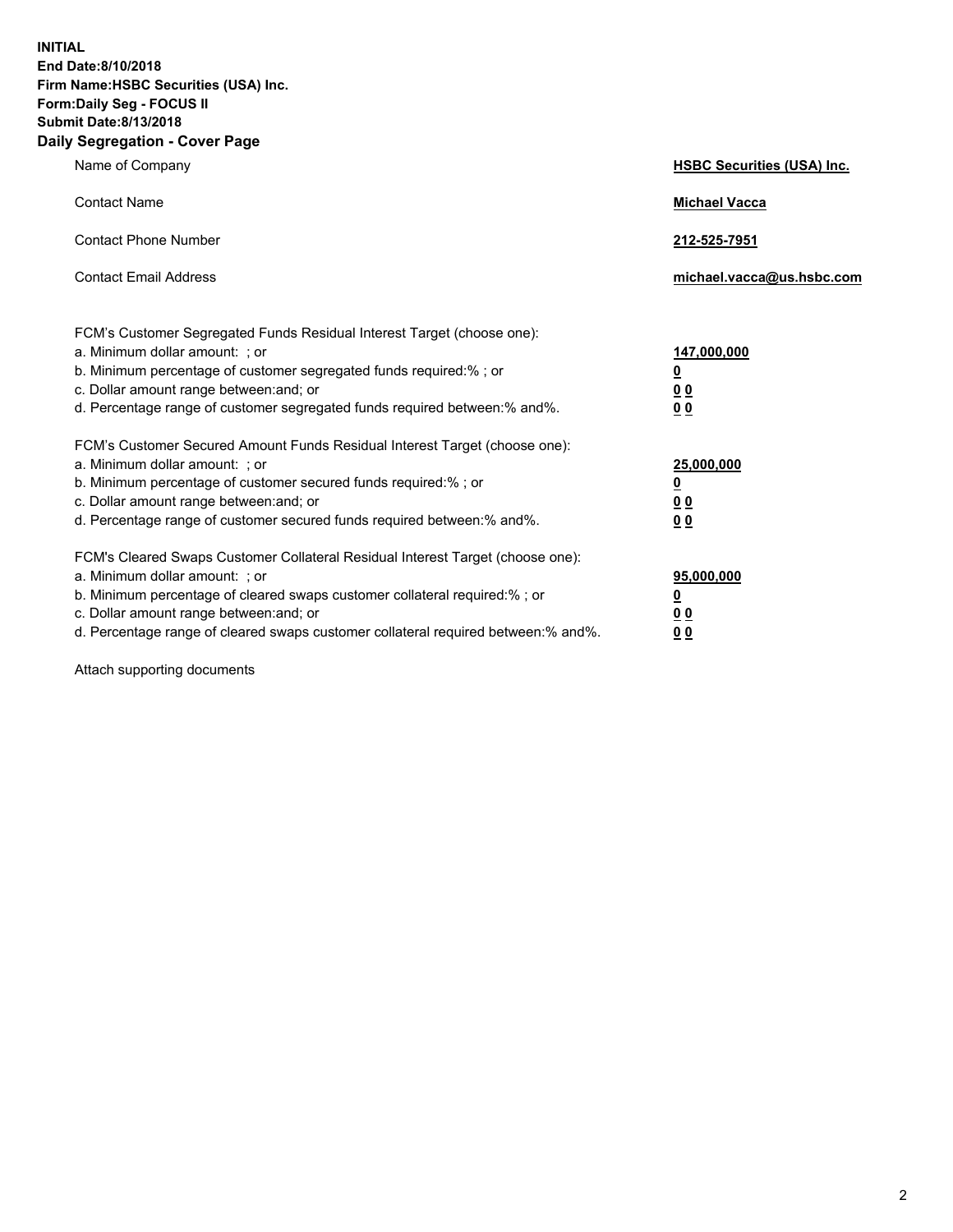**INITIAL End Date:8/10/2018 Firm Name:HSBC Securities (USA) Inc. Form:Daily Seg - FOCUS II Submit Date:8/13/2018 Daily Segregation - Secured Amounts** Foreign Futures and Foreign Options Secured Amounts Amount required to be set aside pursuant to law, rule or regulation of a foreign government or a rule of a self-regulatory organization authorized thereunder 1. Net ledger balance - Foreign Futures and Foreign Option Trading - All Customers A. Cash **111,593,941** [7315] B. Securities (at market) **81,247,535** [7317] 2. Net unrealized profit (loss) in open futures contracts traded on a foreign board of trade **-2,494,688** [7325] 3. Exchange traded options a. Market value of open option contracts purchased on a foreign board of trade **0** [7335] b. Market value of open contracts granted (sold) on a foreign board of trade **0** [7337] 4. Net equity (deficit) (add lines 1. 2. and 3.) **190,346,788** [7345] 5. Account liquidating to a deficit and account with a debit balances - gross amount **210,051** [7351] Less: amount offset by customer owned securities **-113,050** [7352] **97,001** [7354]

- 6. Amount required to be set aside as the secured amount Net Liquidating Equity Method (add lines 4 and 5)
- 7. Greater of amount required to be set aside pursuant to foreign jurisdiction (above) or line 6.

## FUNDS DEPOSITED IN SEPARATE REGULATION 30.7 ACCOUNTS

- 1. Cash in banks
	- A. Banks located in the United States **85,545,496** [7500]
	- B. Other banks qualified under Regulation 30.7 **0** [7520] **85,545,496** [7530]
- 2. Securities
	- A. In safekeeping with banks located in the United States **49,637,344** [7540]
	- B. In safekeeping with other banks qualified under Regulation 30.7 **0** [7560] **49,637,344** [7570]
- 3. Equities with registered futures commission merchants
	- A. Cash **0** [7580]
	- B. Securities **0** [7590]
	- C. Unrealized gain (loss) on open futures contracts **0** [7600]
	- D. Value of long option contracts **0** [7610]
	- E. Value of short option contracts **0** [7615] **0** [7620]
- 4. Amounts held by clearing organizations of foreign boards of trade
	- A. Cash **0** [7640]
	- B. Securities **0** [7650]
	- C. Amount due to (from) clearing organization daily variation **0** [7660]
	- D. Value of long option contracts **0** [7670]
	- E. Value of short option contracts **0** [7675] **0** [7680]
- 5. Amounts held by members of foreign boards of trade
	-
	-
	- C. Unrealized gain (loss) on open futures contracts **-2,494,688** [7720]
	- D. Value of long option contracts **0** [7730]
	- E. Value of short option contracts **0** [7735] **91,080,825** [7740]
- 6. Amounts with other depositories designated by a foreign board of trade **0** [7760]
- 7. Segregated funds on hand **0** [7765]
- 8. Total funds in separate section 30.7 accounts **226,263,665** [7770]
- 9. Excess (deficiency) Set Aside for Secured Amount (subtract line 7 Secured Statement Page 1 from Line 8)
- 10. Management Target Amount for Excess funds in separate section 30.7 accounts **25,000,000** [7780]
- 11. Excess (deficiency) funds in separate 30.7 accounts over (under) Management Target **10,819,876** [7785]

**190,443,789** [7355]

**190,443,789** [7360]

 A. Cash **61,965,322** [7700] B. Securities **31,610,191** [7710] **35,819,876** [7380]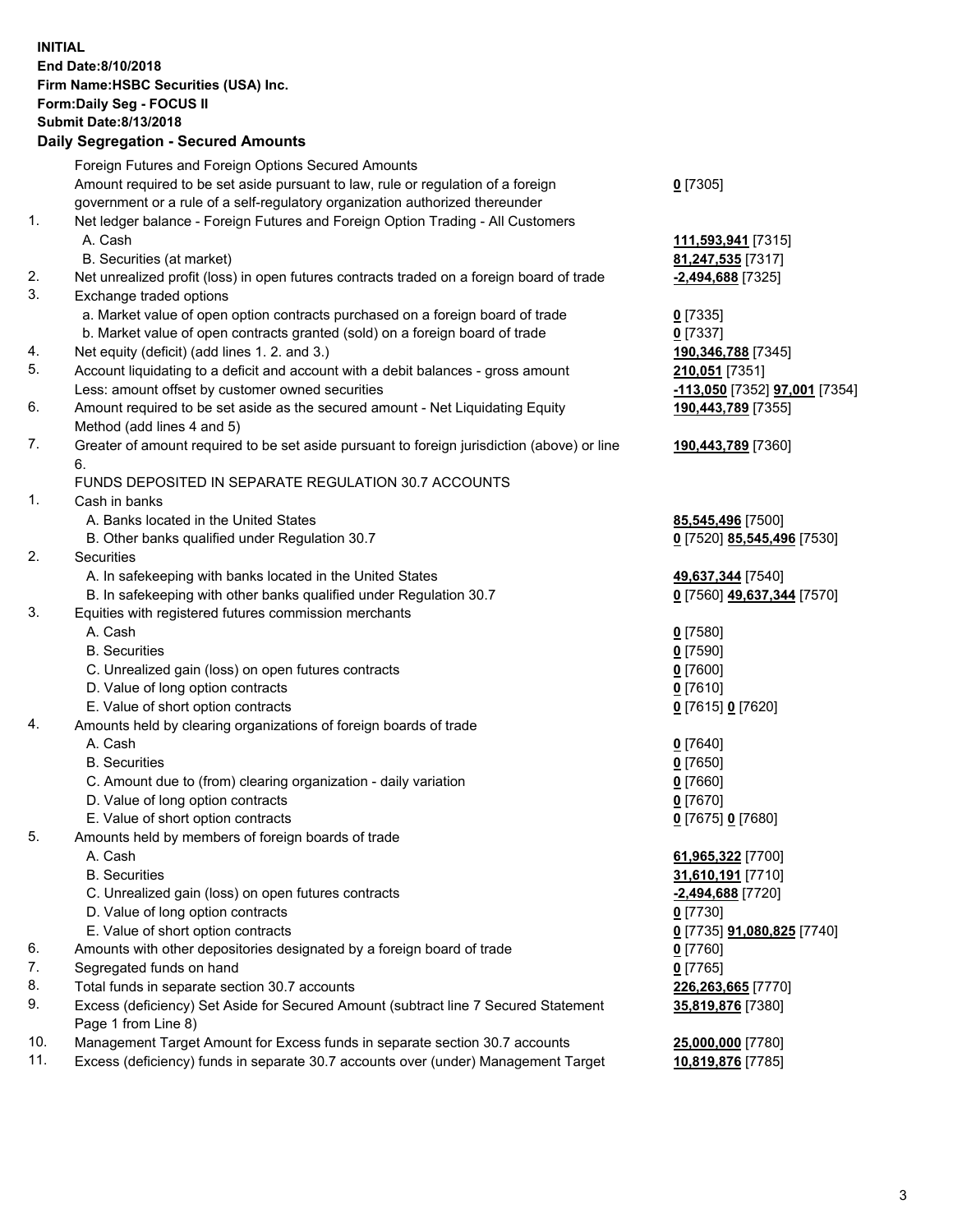|     | <b>INITIAL</b><br>End Date:8/10/2018<br>Firm Name: HSBC Securities (USA) Inc.<br>Form: Daily Seg - FOCUS II<br><b>Submit Date:8/13/2018</b><br>Daily Segregation - Segregation Statement |                              |
|-----|------------------------------------------------------------------------------------------------------------------------------------------------------------------------------------------|------------------------------|
|     |                                                                                                                                                                                          |                              |
|     | SEGREGATION REQUIREMENTS (Section 4d(2) of the CEAct)                                                                                                                                    |                              |
| 1.  | Net ledger balance                                                                                                                                                                       |                              |
|     | A. Cash                                                                                                                                                                                  | 107,753,056 [7010]           |
|     | B. Securities (at market)                                                                                                                                                                | 1,504,074,519 [7020]         |
| 2.  | Net unrealized profit (loss) in open futures contracts traded on a contract market                                                                                                       | 134,813,501 [7030]           |
| 3.  | Exchange traded options                                                                                                                                                                  |                              |
|     | A. Add market value of open option contracts purchased on a contract market                                                                                                              | 277,099,961 [7032]           |
|     | B. Deduct market value of open option contracts granted (sold) on a contract market                                                                                                      | <u>-114,520,273</u> [7033]   |
| 4.  | Net equity (deficit) (add lines 1, 2 and 3)                                                                                                                                              | 1,909,220,764 [7040]         |
| 5.  | Accounts liquidating to a deficit and accounts with                                                                                                                                      |                              |
|     | debit balances - gross amount                                                                                                                                                            | <b>95,071,225</b> [7045]     |
|     | Less: amount offset by customer securities                                                                                                                                               | -95,071,195 [7047] 30 [7050] |
| 6.  | Amount required to be segregated (add lines 4 and 5)                                                                                                                                     | 1,909,220,794 [7060]         |
|     | FUNDS IN SEGREGATED ACCOUNTS                                                                                                                                                             |                              |
| 7.  | Deposited in segregated funds bank accounts                                                                                                                                              |                              |
|     | A. Cash                                                                                                                                                                                  | 24,673,453 [7070]            |
|     | B. Securities representing investments of customers' funds (at market)                                                                                                                   | $0$ [7080]                   |
|     | C. Securities held for particular customers or option customers in lieu of cash (at<br>market)                                                                                           | 254,796,724 [7090]           |
| 8.  | Margins on deposit with derivatives clearing organizations of contract markets                                                                                                           |                              |
|     | A. Cash                                                                                                                                                                                  | 301,810,511 [7100]           |
|     | B. Securities representing investments of customers' funds (at market)                                                                                                                   | 78,334,545 [7110]            |
|     | C. Securities held for particular customers or option customers in lieu of cash (at                                                                                                      | 1,166,841,395 [7120]         |
|     | market)                                                                                                                                                                                  |                              |
| 9.  | Net settlement from (to) derivatives clearing organizations of contract markets                                                                                                          | -12,394,600 [7130]           |
| 10. | Exchange traded options                                                                                                                                                                  |                              |
|     | A. Value of open long option contracts                                                                                                                                                   | 277,099,961 [7132]           |
|     | B. Value of open short option contracts                                                                                                                                                  | -114,520,273 [7133]          |
| 11. | Net equities with other FCMs                                                                                                                                                             |                              |
|     | A. Net liquidating equity                                                                                                                                                                | 8,276,892 [7140]             |
|     | B. Securities representing investments of customers' funds (at market)                                                                                                                   | 0 <sup>[7160]</sup>          |
|     | C. Securities held for particular customers or option customers in lieu of cash (at                                                                                                      | $0$ [7170]                   |
|     | market)                                                                                                                                                                                  |                              |
| 12. | Segregated funds on hand                                                                                                                                                                 | 82,436,400 [7150]            |
| 13. | Total amount in segregation (add lines 7 through 12)                                                                                                                                     | 2,067,355,008 [7180]         |
| 14. | Excess (deficiency) funds in segregation (subtract line 6 from line 13)                                                                                                                  | <u>158,134,214</u> [7190]    |
| 15. | Management Target Amount for Excess funds in segregation                                                                                                                                 | 147,000,000 [7194]           |

16. Excess (deficiency) funds in segregation over (under) Management Target Amount Excess

**11,134,214** [7198]